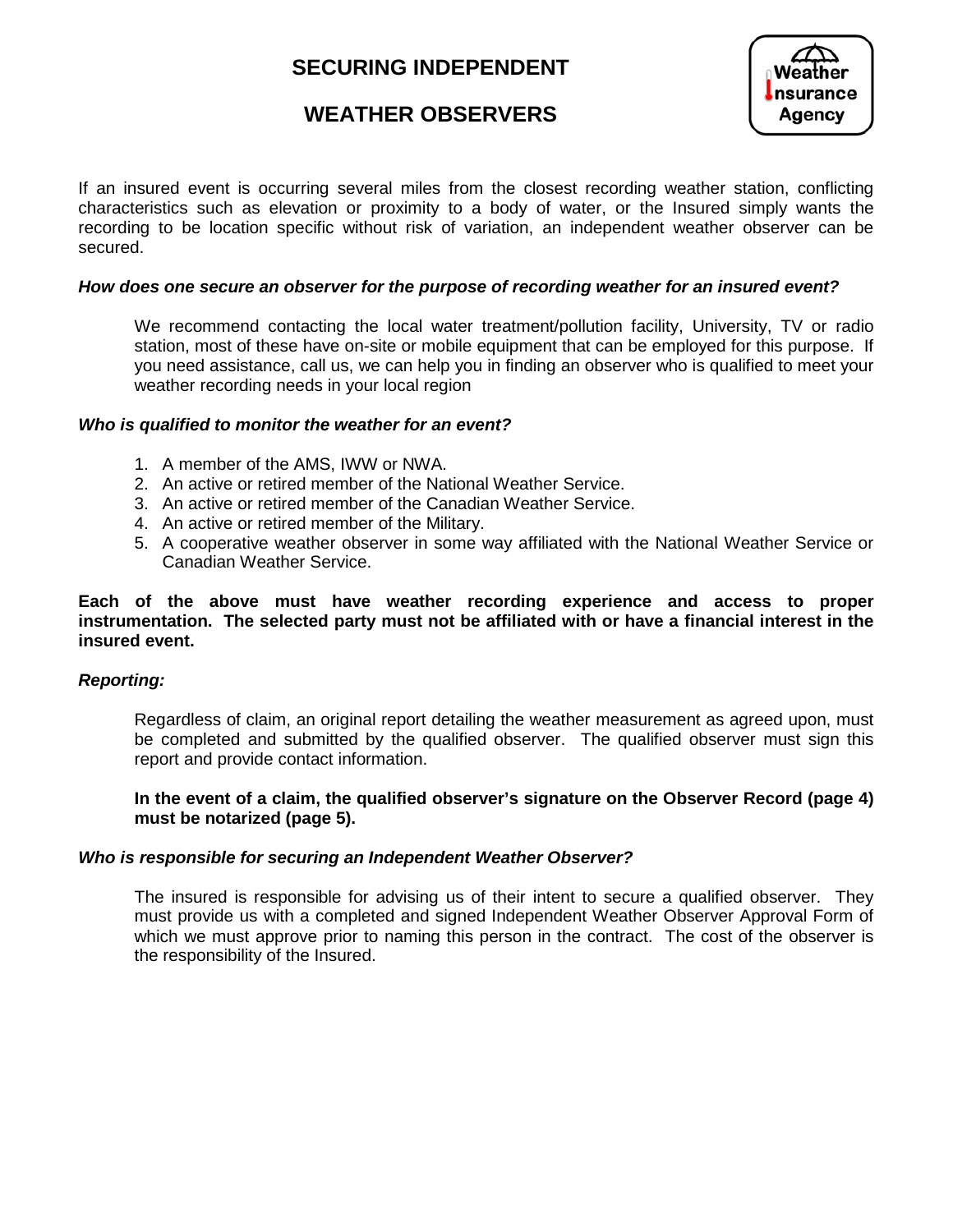

### **MEASUREMENTS AND EQUIPMENT**

**Rain:** Rain measurements at a remote site must be recorded on an hourly basis in an open area away from any overhangs. The rain gauge must be calibrated to measure accumulation to the nearest hundredth of an inch (.01) and should have a measuring capacity of at least 5 inches. The gauge should be placed on a level site, sufficiently secure against a blowing wind.

**Snow:** Newly fallen snow measurements at a remote site must be recorded at a selected level location shielded from the wind. A minimum of three measurements within the selected site shall be made with the average value used as the recorded snow depth. Newly fallen snow will be recorded in the nearest tenth of an inch (.10). Measurements will be taken hourly unless otherwise advised and agreed to.

**Wind:** Wind measurements at a remote site must be recorded using an anemometer having the capacity to record wind values to at least 50 miles per hour. A reading should be taken/recorded, excluding gusts, every 15 minutes with the average of four values given as the recorded average wind per hour.

**Temperature:** Temperature measurements must be taken at a remote site recorded hourly with an acceptable gauge measuring to the nearest degree (Fahrenheit or Celsius). The gauge must be placed in an open area that is shielded from the sun or any other source that generates heat.

**Other Weather Conditions:** To be approved by Weather Insurance Agency (WIA) and agreed upon in writing prior to recordings.

**NOTE:** The agreed upon independent weather observer must stay with the equipment for the duration of the insured hours unless otherwise approved by WIA and agreed upon in writing prior to recordings.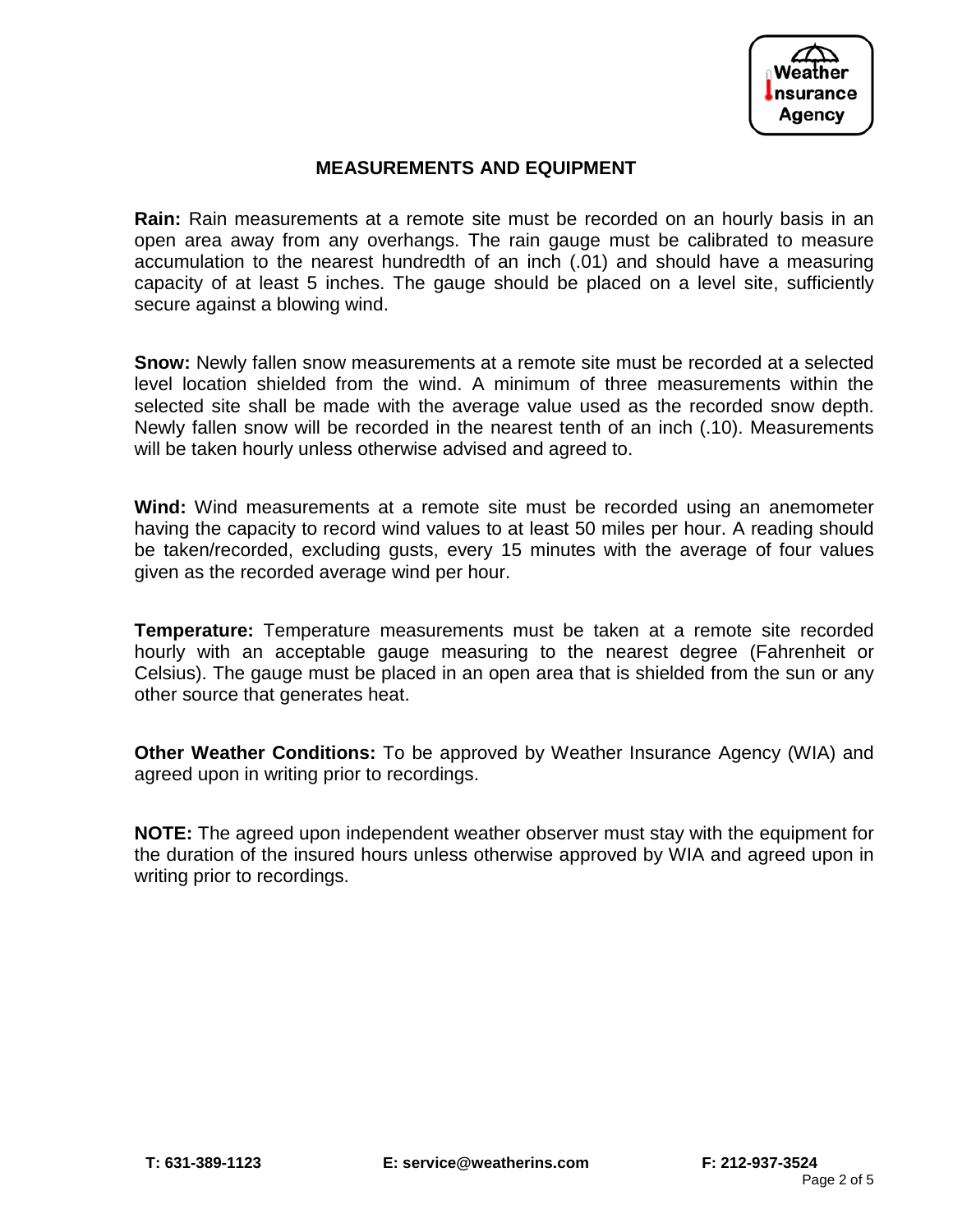| $\epsilon$            |  |
|-----------------------|--|
| Weather               |  |
| $\mathbf{l}$ nsurance |  |
| Agency                |  |
|                       |  |

# **INDEPENDENT WEATHER OBSERVER (IWO) QUALIFICATIONS SHEET**

| Insured Name:                              |                                                                                                                                                                   |                                                                                                                                                                                                                                                                                                                                                                                                                                                                                                                                                                                 |  |  |  |  |  |
|--------------------------------------------|-------------------------------------------------------------------------------------------------------------------------------------------------------------------|---------------------------------------------------------------------------------------------------------------------------------------------------------------------------------------------------------------------------------------------------------------------------------------------------------------------------------------------------------------------------------------------------------------------------------------------------------------------------------------------------------------------------------------------------------------------------------|--|--|--|--|--|
| <b>Insured Date:</b>                       |                                                                                                                                                                   |                                                                                                                                                                                                                                                                                                                                                                                                                                                                                                                                                                                 |  |  |  |  |  |
| <b>Insured Hours:</b><br>Insured Location: |                                                                                                                                                                   |                                                                                                                                                                                                                                                                                                                                                                                                                                                                                                                                                                                 |  |  |  |  |  |
|                                            |                                                                                                                                                                   |                                                                                                                                                                                                                                                                                                                                                                                                                                                                                                                                                                                 |  |  |  |  |  |
|                                            | Observer's Name:                                                                                                                                                  |                                                                                                                                                                                                                                                                                                                                                                                                                                                                                                                                                                                 |  |  |  |  |  |
| Address:                                   |                                                                                                                                                                   |                                                                                                                                                                                                                                                                                                                                                                                                                                                                                                                                                                                 |  |  |  |  |  |
| Fax Number:                                | Telephone Number:                                                                                                                                                 |                                                                                                                                                                                                                                                                                                                                                                                                                                                                                                                                                                                 |  |  |  |  |  |
| Ш<br>ப<br>$\Box$<br>LΙ                     |                                                                                                                                                                   | Please check off any and all of the following that pertain to your qualifications:<br>An active or retired member of the National Weather Service with observational experience.<br>A cooperative weather observer affiliated with the National Weather Service, NOAA, or NCDC.<br>A current of former member of AMS, AWO, or NWA with observational experience.<br>An academic in an Atmospheric Sciences program with observational experience.<br>An employee of a local television or radio station with observational experience.<br><b>Description of Qualifications:</b> |  |  |  |  |  |
| Requirements:<br>√                         | packet.<br>packet.                                                                                                                                                | Measurements will be taken using standard equipment for each Insured Peril as listed on Page 2 of this<br>On-site measurements must be recorded in accordance with the requirements set forth on Page 2 of this<br>The Independent Weather Observer's Record must be fully completed and legible (Page 4).                                                                                                                                                                                                                                                                      |  |  |  |  |  |
| □                                          | I certify that neither I nor any member of my immediate family or those living in the same household is<br>employed by or affiliated with the Insured in any way. |                                                                                                                                                                                                                                                                                                                                                                                                                                                                                                                                                                                 |  |  |  |  |  |
|                                            |                                                                                                                                                                   | I hereby certify that the information provided above is true and accurate to the best of my knowledge.                                                                                                                                                                                                                                                                                                                                                                                                                                                                          |  |  |  |  |  |
|                                            |                                                                                                                                                                   |                                                                                                                                                                                                                                                                                                                                                                                                                                                                                                                                                                                 |  |  |  |  |  |
| Title:                                     |                                                                                                                                                                   | Date:<br><u> 2000 - Jan James James Jan James James James James James James James James James James James James James Jam</u>                                                                                                                                                                                                                                                                                                                                                                                                                                                   |  |  |  |  |  |
|                                            | FOR INTERNAL USE ONLY:                                                                                                                                            |                                                                                                                                                                                                                                                                                                                                                                                                                                                                                                                                                                                 |  |  |  |  |  |
|                                            |                                                                                                                                                                   | Underwriter Approval: __________________                                                                                                                                                                                                                                                                                                                                                                                                                                                                                                                                        |  |  |  |  |  |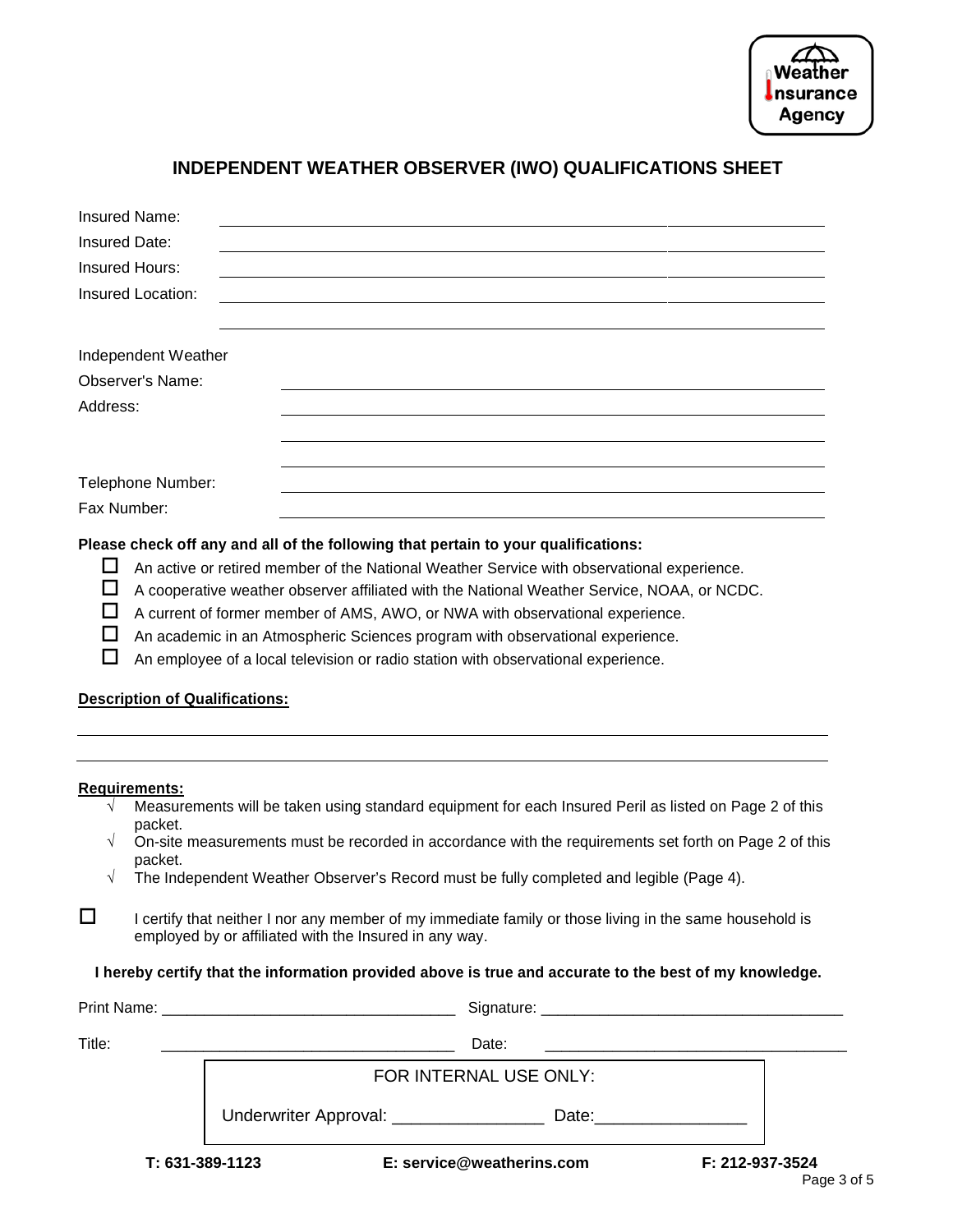

### **INDEPENDENT WEATHER OBSERVER'S RECORD**

| Insured Event:         |                 |  |
|------------------------|-----------------|--|
| Location of Event:     |                 |  |
| Insured Date:          | Insured Hours:  |  |
| Observer's Name:       |                 |  |
| Arrival Time:          | Departure Time: |  |
| Description of Set-Up: |                 |  |
|                        |                 |  |

| <b>HOURS</b> | <b>WEATHER</b><br><b>MEASUREMENT</b><br>(i.e., rain, snow,<br>wind, etc.) | <b>DESCRIPTION</b> | <b>INITIALS</b> |
|--------------|---------------------------------------------------------------------------|--------------------|-----------------|
| to           |                                                                           |                    |                 |
| to           |                                                                           |                    |                 |
| to           |                                                                           |                    |                 |
| to           |                                                                           |                    |                 |
| to           |                                                                           |                    |                 |
| to           |                                                                           |                    |                 |
| to           |                                                                           |                    |                 |
| to           |                                                                           |                    |                 |
| to           |                                                                           |                    |                 |
| to           |                                                                           |                    |                 |
| to           |                                                                           |                    |                 |
| to           |                                                                           |                    |                 |
|              | TOTAL:                                                                    | <b>INITALS:</b>    |                 |

**I certify that the weather measurements recorded are true and accurate.**

**Signature:**\_\_\_\_\_\_\_\_\_\_\_\_\_\_\_\_\_\_\_\_\_\_\_\_\_\_\_\_\_\_\_\_\_\_\_\_\_\_\_\_\_\_\_\_\_\_\_\_\_**Date:**\_\_\_\_\_\_\_\_\_\_\_\_\_\_\_\_\_\_\_\_\_\_\_\_\_\_\_\_\_

(In the event of a claim, this signature must be notarized, see Page 5)

#### **INSTRUCTIONS**

Measurements must be taken using standard equipment for each Insured Peril as listed on Page 2 of this packet. On-site measurements must be recorded in accordance with the requirements set forth on Page 2 of this packet. Please fax or email the completed form to the fax number or email address shown below. **In the event of a claim, please have the Observer's signature notarized (see page 5).** In addition, the original document may be requested for claim purposes.

*Please Note: This form will only be used to validate a claim if it is fully completed and legible.*

**T: 631-389-1123 E: service@weatherins.com F: 212-937-3524**